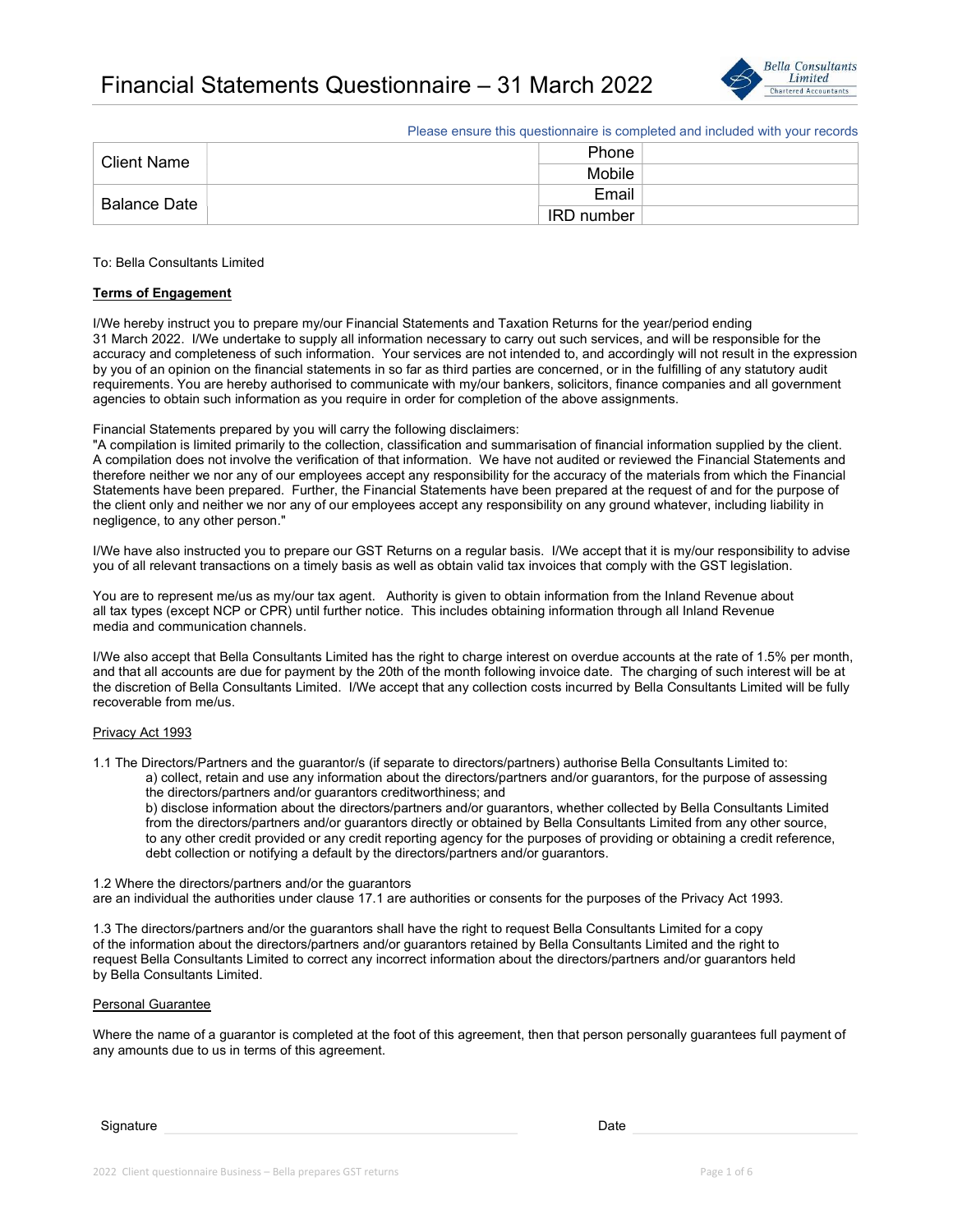| Convenient time to call you?                                                                                                                                                                                                                                                                                                                              |               |        |                                 |  |  |
|-----------------------------------------------------------------------------------------------------------------------------------------------------------------------------------------------------------------------------------------------------------------------------------------------------------------------------------------------------------|---------------|--------|---------------------------------|--|--|
| Alternative phone number(s) are?                                                                                                                                                                                                                                                                                                                          |               |        |                                 |  |  |
| When do you want your accounts completed by?                                                                                                                                                                                                                                                                                                              |               |        |                                 |  |  |
| Would you like us to supply a copy to your bank?                                                                                                                                                                                                                                                                                                          | No<br>Yes II  |        |                                 |  |  |
|                                                                                                                                                                                                                                                                                                                                                           |               |        |                                 |  |  |
| <b>Bank account details for tax refunds</b>                                                                                                                                                                                                                                                                                                               | Account name: |        |                                 |  |  |
| Bank<br>Branch<br>Account<br>Suffix                                                                                                                                                                                                                                                                                                                       |               |        |                                 |  |  |
| <b>Records Required:</b>                                                                                                                                                                                                                                                                                                                                  |               |        | <b>Comment:</b>                 |  |  |
| <b>Employer - Wages paid to Employees</b>                                                                                                                                                                                                                                                                                                                 |               |        |                                 |  |  |
| Please send a month by month summary of Gross Wages and PAYE<br>deductions as returned to the IRD                                                                                                                                                                                                                                                         |               | ⊔      |                                 |  |  |
| <b>OR</b><br>Send copies of your Employer Monthly Deduction Schedules (IR 348)                                                                                                                                                                                                                                                                            |               | $\Box$ |                                 |  |  |
| Did you receive any COVID-19 support payments? (they opened Feb 2022)<br>If so, could you please give us the amount and date received.                                                                                                                                                                                                                    |               | $\Box$ |                                 |  |  |
| Did you receive any COVID-19 wage subsidies?<br>If so, could you please give us the amount and date received.                                                                                                                                                                                                                                             |               |        |                                 |  |  |
| Did you receive the Resurgence payment?<br>If so, could you please give us the amount and date received.                                                                                                                                                                                                                                                  |               | $\Box$ |                                 |  |  |
| Did you receive any other wage assistance from the Government? If so, could<br>you please give us the type of assistance, the amount and the date received.                                                                                                                                                                                               |               |        |                                 |  |  |
| <b>Fringe Benefit Tax (FBT) Returns</b>                                                                                                                                                                                                                                                                                                                   |               |        |                                 |  |  |
| Supply copies of Fringe Benefit Tax (FBT) returns and work papers.                                                                                                                                                                                                                                                                                        | $\Box$        |        |                                 |  |  |
| <b>Final Bank Statement</b>                                                                                                                                                                                                                                                                                                                               |               |        |                                 |  |  |
| Supply a copy of your bank statement including any savings, call or term<br>deposit account dated 31 March 2022 or spanning this date.                                                                                                                                                                                                                    |               |        |                                 |  |  |
| <b>Loan Statements</b>                                                                                                                                                                                                                                                                                                                                    |               |        |                                 |  |  |
| Supply a copy of any loan transaction statements for the financial year up to<br>your balance date.                                                                                                                                                                                                                                                       |               |        |                                 |  |  |
| <b>Interest and Dividend Certificates</b>                                                                                                                                                                                                                                                                                                                 |               |        |                                 |  |  |
| Supply copies of certificates.                                                                                                                                                                                                                                                                                                                            |               | ⊔      |                                 |  |  |
| Accounts Receivable (Debtors) - see attached Schedule 1                                                                                                                                                                                                                                                                                                   |               |        |                                 |  |  |
| All accounts or amounts owing to you at balance date should be scheduled.<br><b>Exclude</b> bad debts. To enable bad debts to be excluded from income, these<br>must be written off prior to balance date.                                                                                                                                                |               | $\Box$ | Please complete attached sheets |  |  |
| Accounts Payable (Creditors) - see attached Schedule 2                                                                                                                                                                                                                                                                                                    |               |        |                                 |  |  |
| All accounts or amounts owing by you at balance date should be scheduled<br>indicating name of creditor, amount and what the debt is for. Alternatively,<br>highlight in cash book those items in the month following your balance date,<br>which should be included. Holiday pay or bonuses paid within 63 days of your<br>balance date may be included. |               |        | Please complete attached sheets |  |  |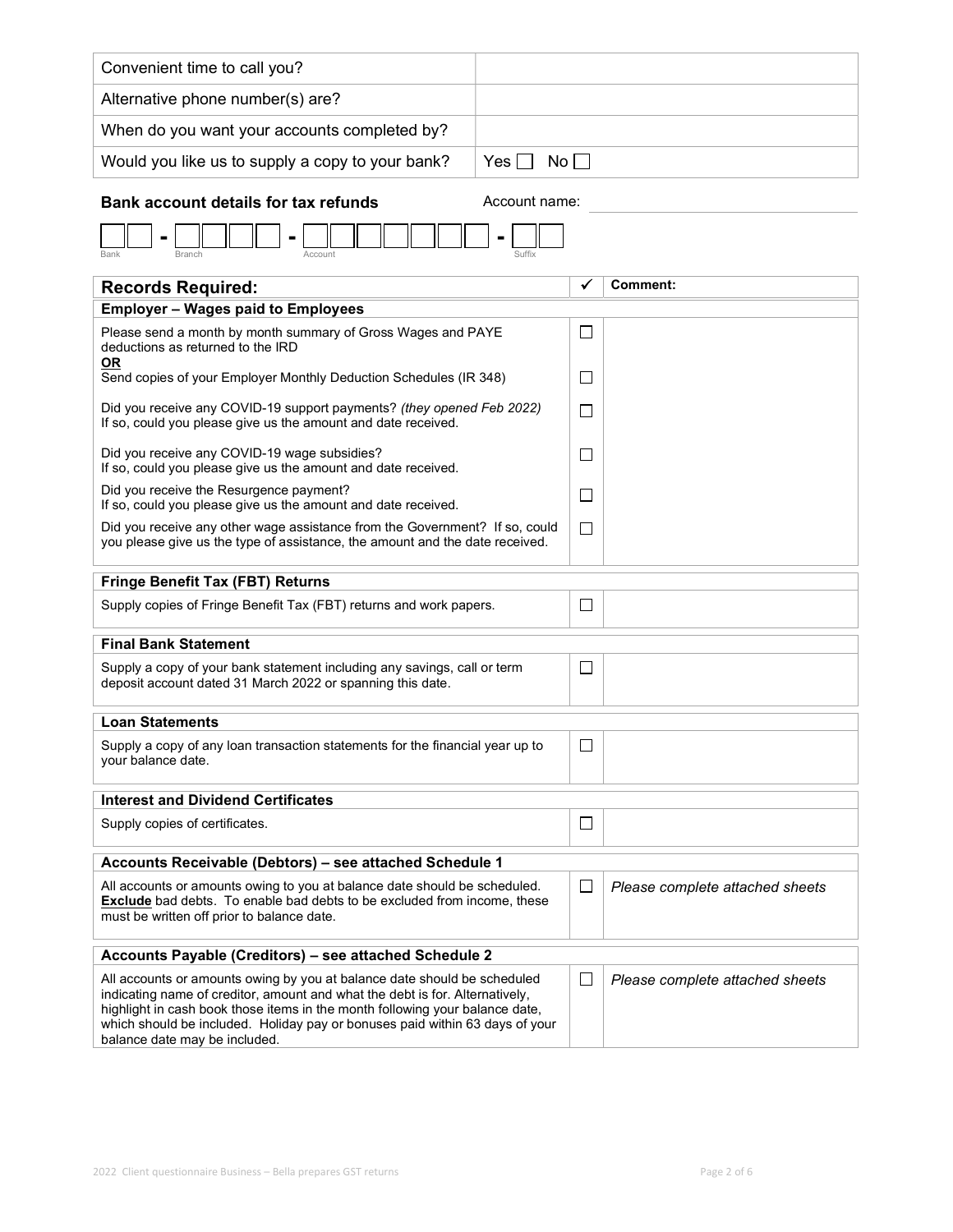| <b>Cash on Hand</b>                                                                                                                                                                                                                                                                                                                                                                                                                                                                    |                                                                  |                                                                                 |
|----------------------------------------------------------------------------------------------------------------------------------------------------------------------------------------------------------------------------------------------------------------------------------------------------------------------------------------------------------------------------------------------------------------------------------------------------------------------------------------|------------------------------------------------------------------|---------------------------------------------------------------------------------|
| *Cash on Hand<br>\$<br>Date banked / /                                                                                                                                                                                                                                                                                                                                                                                                                                                 | $\Box$                                                           |                                                                                 |
| Petty Cash                                                                                                                                                                                                                                                                                                                                                                                                                                                                             | $\Box$                                                           |                                                                                 |
| Till/Cash Floats<br>\$<br>*(Include cash sales prior to balance date but not banked until after balance date)                                                                                                                                                                                                                                                                                                                                                                          | $\mathsf{L}$                                                     |                                                                                 |
| <b>Records Required:</b>                                                                                                                                                                                                                                                                                                                                                                                                                                                               | ✓                                                                | <b>Comment:</b>                                                                 |
| <b>Stock on Hand</b>                                                                                                                                                                                                                                                                                                                                                                                                                                                                   |                                                                  |                                                                                 |
| Stock<br>Stock should be physically counted at balance date and adequate records<br>retained to substantiate the dollar value arrived at.                                                                                                                                                                                                                                                                                                                                              | $\Box$                                                           | Valued at lower of:<br>$\cdot$ cost<br>• net realisable value<br>• market value |
| Please note that if you estimate your stock to be less than \$10,000 at the end<br>of your income year, you may have the option of not physically counting your<br>stock. In these circumstances we will assume that your closing stock is the<br>same as your opening stock. Please indicate if you would like to use this<br>option. (Please note that if your annual turnover is more than \$1.3million, you                                                                        | $\Box$                                                           | \$<br>GST Included $\Box$ Excluded $\Box$                                       |
| are not able to use this option)                                                                                                                                                                                                                                                                                                                                                                                                                                                       |                                                                  |                                                                                 |
| <b>Work in Progress</b><br>Include material costs, labour costs and overhead costs.                                                                                                                                                                                                                                                                                                                                                                                                    | □                                                                | \$<br>GST Included □ Excluded □                                                 |
| <b>Prepayments received</b>                                                                                                                                                                                                                                                                                                                                                                                                                                                            | $\Box$                                                           | \$<br>GST Included □ Excluded □                                                 |
| <b>Capital Expenditure</b>                                                                                                                                                                                                                                                                                                                                                                                                                                                             |                                                                  |                                                                                 |
| Attach details of assets purchased or sold during the year such as motor<br>vehicles, plant and equipment and properties.  Where applicable please<br>provide the following details:<br>• Hire Purchase or loan agreements<br>• Lease agreements<br>• All legal statements and agreements<br>• Trade-in details<br>• Lost, stolen or scrapped items<br>• Copy of Tax Invoices<br>Please review the asset schedule in your last set of financials and advise if any<br>no longer exist. | $\Box$<br>$\overline{\phantom{a}}$<br>$\Box$<br>1<br>1<br>1<br>1 |                                                                                 |
| <b>Transactions Not Through the Business</b>                                                                                                                                                                                                                                                                                                                                                                                                                                           |                                                                  |                                                                                 |
| Were all sales banked into your business trading bank account? Yes □ No □                                                                                                                                                                                                                                                                                                                                                                                                              |                                                                  |                                                                                 |
| If No, list amounts not banked and when they were lodged:                                                                                                                                                                                                                                                                                                                                                                                                                              |                                                                  | Personal<br>\$                                                                  |
|                                                                                                                                                                                                                                                                                                                                                                                                                                                                                        |                                                                  | <b>Business</b>                                                                 |
|                                                                                                                                                                                                                                                                                                                                                                                                                                                                                        |                                                                  | <b>Others</b><br>\$                                                             |
|                                                                                                                                                                                                                                                                                                                                                                                                                                                                                        |                                                                  |                                                                                 |
| <b>Legal and Loan Documents</b>                                                                                                                                                                                                                                                                                                                                                                                                                                                        |                                                                  |                                                                                 |
| Please attach any solicitor's statements and Sale and Purchase Agreements<br>relating to any legal transactions during the year. Please also include<br>Statements and Agreements relating to any mortgages, hire purchase, leases<br>or loans. Please include a copy of your latest Rateable Valuation for any<br>properties you own.                                                                                                                                                 | $\Box$                                                           |                                                                                 |
| If you received the Small Business Loan please include the document from the<br>Inland Revenue.                                                                                                                                                                                                                                                                                                                                                                                        | $\Box$                                                           |                                                                                 |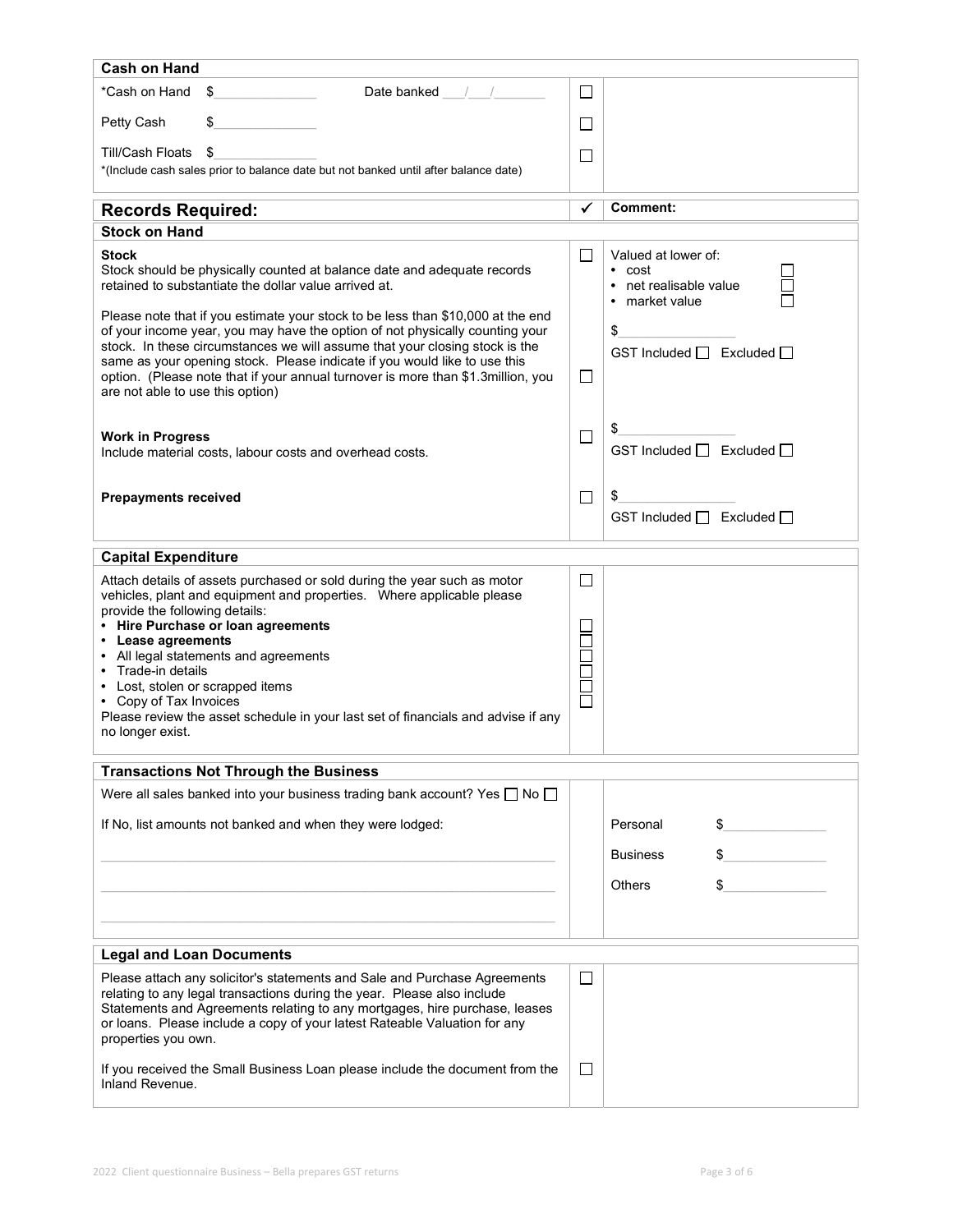| <b>Private Use</b>                                        |  |                                     |  |  |  |  |
|-----------------------------------------------------------|--|-------------------------------------|--|--|--|--|
| Value of goods taken for private use at their cost price. |  | GST Included $\Box$ Excluded $\Box$ |  |  |  |  |
| <b>Expenses paid in Cash or from Personal Funds</b>       |  |                                     |  |  |  |  |
| Please provide a list if applicable.                      |  |                                     |  |  |  |  |

| <b>Records Required:</b>                                                                                                                                                                                                                                                                                                                 |            |                                                                                                                                       |                            |  |  |  |
|------------------------------------------------------------------------------------------------------------------------------------------------------------------------------------------------------------------------------------------------------------------------------------------------------------------------------------------|------------|---------------------------------------------------------------------------------------------------------------------------------------|----------------------------|--|--|--|
| <b>Motor Vehicles</b>                                                                                                                                                                                                                                                                                                                    |            | <b>Home Office Expenses</b>                                                                                                           |                            |  |  |  |
| The proportion of motor vehicle business use as established by<br>your vehicle log book(s) is/are: (for individuals/partnerships)<br>Vehicle Description:                                                                                                                                                                                |            | If part of your home is set aside principally for use as an<br>office/workshop/storage area, please provide the following<br>details: |                            |  |  |  |
| <b>Business</b>                                                                                                                                                                                                                                                                                                                          | km         | • Average hours spent working<br>from home per week on all<br>business related matters                                                |                            |  |  |  |
| Total<br>% Business                                                                                                                                                                                                                                                                                                                      | km<br>$\%$ | $\bullet$ Rent                                                                                                                        | \$                         |  |  |  |
| • Please note that a detailed and accurate log book must<br>be completed for a three month period every three years or<br>vehicle expense claims will be limited to a maximum of 25%<br>of expenses incurred.<br>. If you are operating as a Company, please indicate which<br>vehicles you are currently paying Fringe Benefit tax for: |            | • Power<br>• Insurance (Building & Contents)<br>• Interest (House Mortgage)<br>$\cdot$ Rates<br>• Repairs & Maintenance               | \$<br>\$<br>\$<br>\$<br>\$ |  |  |  |
|                                                                                                                                                                                                                                                                                                                                          |            | • Other (e.g. home phone rental)<br><b>Total</b>                                                                                      | \$<br>\$                   |  |  |  |

# Thank you for completing this questionnaire

# It is essential we receive all the above information to prepare the 2022 financial accounts

## Don't forget to sign it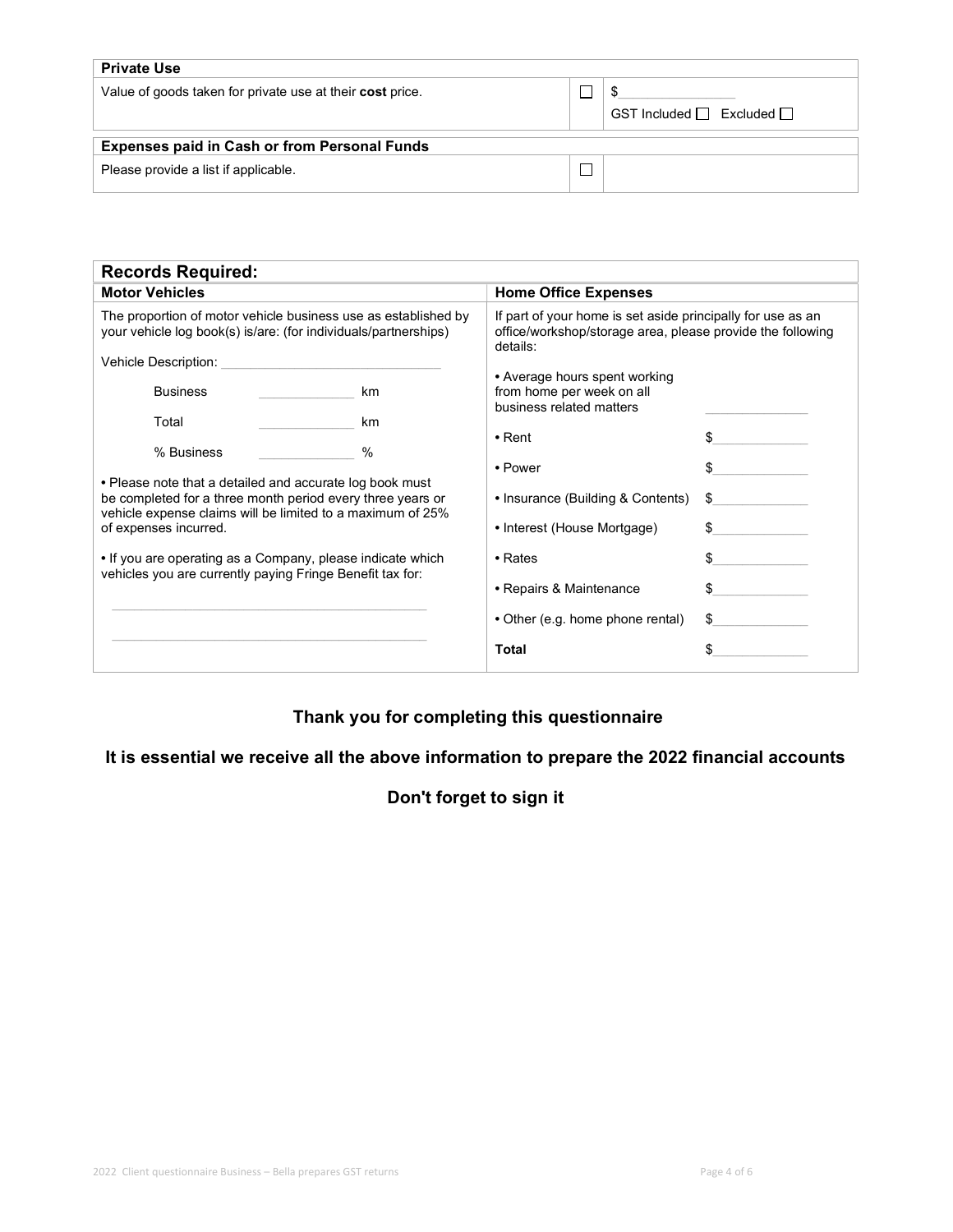# Schedule 1 – Accounts Receivable (Debtors) Amounts owing to you as at 31 March 2022

Client Name

| Name of Debtor | <b>Description of Sale</b> | $\mathsf{Code}$ | <b>Net Amount</b> | <b>GST</b> | <b>Total (incl)</b> |
|----------------|----------------------------|-----------------|-------------------|------------|---------------------|
|                |                            |                 |                   |            |                     |
|                |                            |                 |                   |            |                     |
|                |                            |                 |                   |            |                     |
|                |                            |                 |                   |            |                     |
|                |                            |                 |                   |            |                     |
|                |                            |                 |                   |            |                     |
|                |                            |                 |                   |            |                     |
|                |                            |                 |                   |            |                     |
|                |                            |                 |                   |            |                     |
|                |                            |                 |                   |            |                     |
|                |                            |                 |                   |            |                     |
|                |                            |                 |                   |            |                     |
|                |                            |                 |                   |            |                     |
|                |                            |                 |                   |            |                     |
|                |                            |                 |                   |            |                     |
|                |                            |                 |                   |            |                     |
|                |                            |                 |                   |            |                     |
|                |                            |                 |                   |            |                     |
|                |                            |                 |                   |            |                     |
|                |                            |                 |                   |            |                     |
|                |                            |                 |                   |            |                     |
|                |                            |                 |                   |            |                     |
|                |                            |                 |                   |            |                     |
|                |                            |                 |                   |            |                     |
|                |                            |                 |                   |            |                     |
|                |                            |                 |                   |            |                     |
|                |                            |                 |                   |            |                     |

Totals